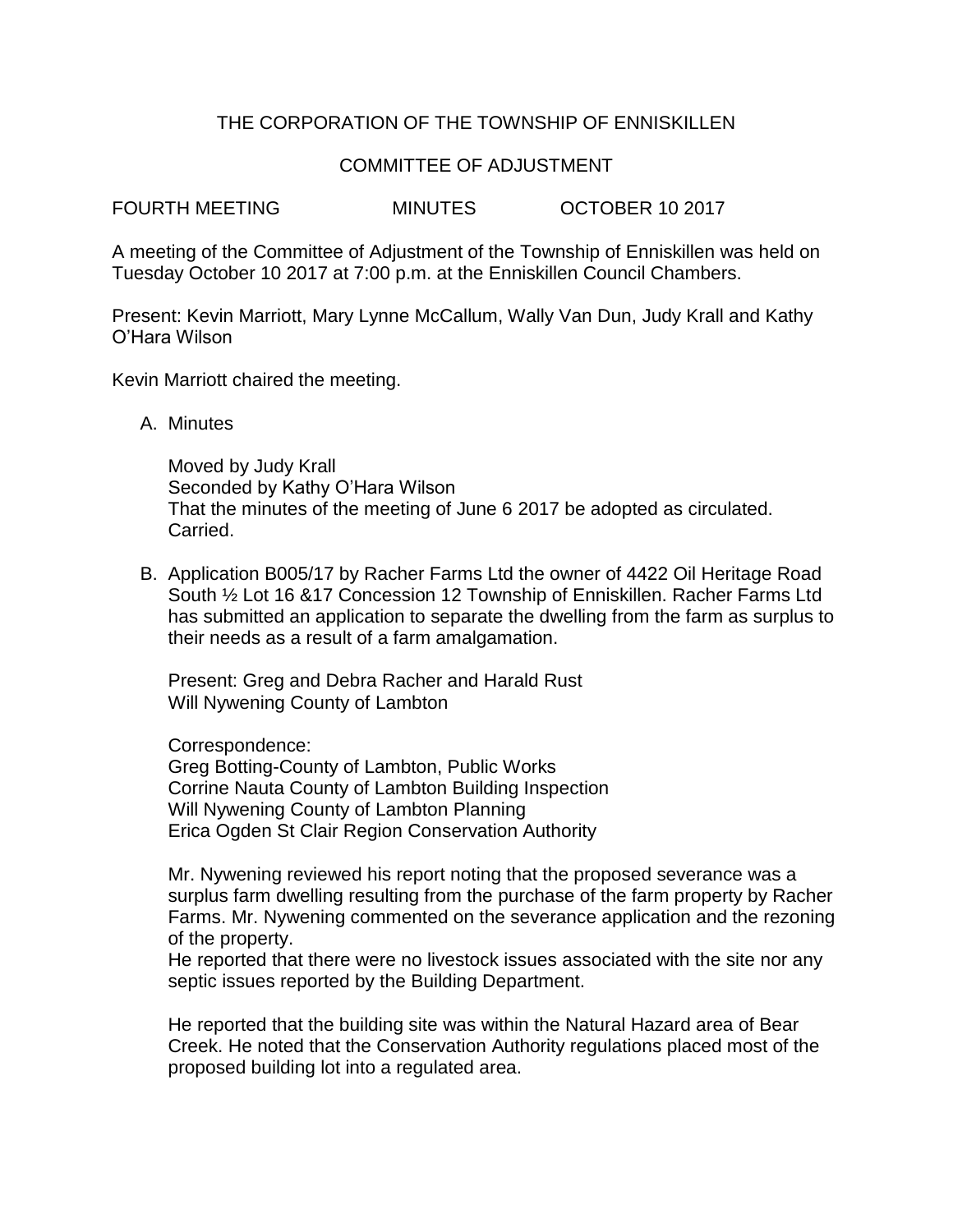Mr. Nywening reported to the Committee in regards to the concerns expressed by the Conservation Authority that the access to the property crossed through the regulated area.

Mr. Nywening reported that the pond on the property was man made and was fed from the agricultural lands to the east by way of a 12 inch tile.

He noted that the recommendation of the Conservation Authority was to expand the lot size to the south to incorporate a new building site outside of the regulated area. In the event that the house had to be replaced there would be sufficient land to build outside the regulated area with an access outside of the regulated area.

Mr. Racher noted that the Bear Creek Tributary was a ditch to handle the outlet of tile water from the farm. Mr. Racher noted that he planned to fill in the ditch and install tile to provide a new outlet for the tile system.

Mr. Racher noted that the tile water would be directed to the pond on the proposed severed residential lot.

Mr. Van Dun questioned whether the proposed new tile would increase the area drained to the pond.

Mr. Racher noted that the new tiling system would not change the volume of water entering into the pond.

Harald Rust explained that the drainage system had existed for 48 years and there were no problems associated with it.

Moved by Kathy O'Hara Wilson Seconded by Judy Krall That application B005/17 be approved subject to conditions. Carried.

Conditions:

- 1. That a copy of the deed and survey in a form suitable for registration be deposited with the Secretary Treasurer.
- 2. That a fee of \$250.00 be paid to the Township of Enniskillen by cash or certified cheque.
- 3. That all conditions are to be fulfilled within one year of the notice of decision of this consent. The certificate of consent required by Section 53(42) of the Planning Act must be obtained within one year after notice of decision of this consent.
- 4. That a fee of \$75.00 be made payable to the County of Lambton for septic inspection of the lot.
- 5. That the retained farmland be rezoned to prohibit the construction of a dwelling unit and recognize an existing accessory building coverage greater than that permitted by the zoning bylaw.
- 6. That a parks dedication fee of \$1,000 be paid to the Township of Enniskillen.